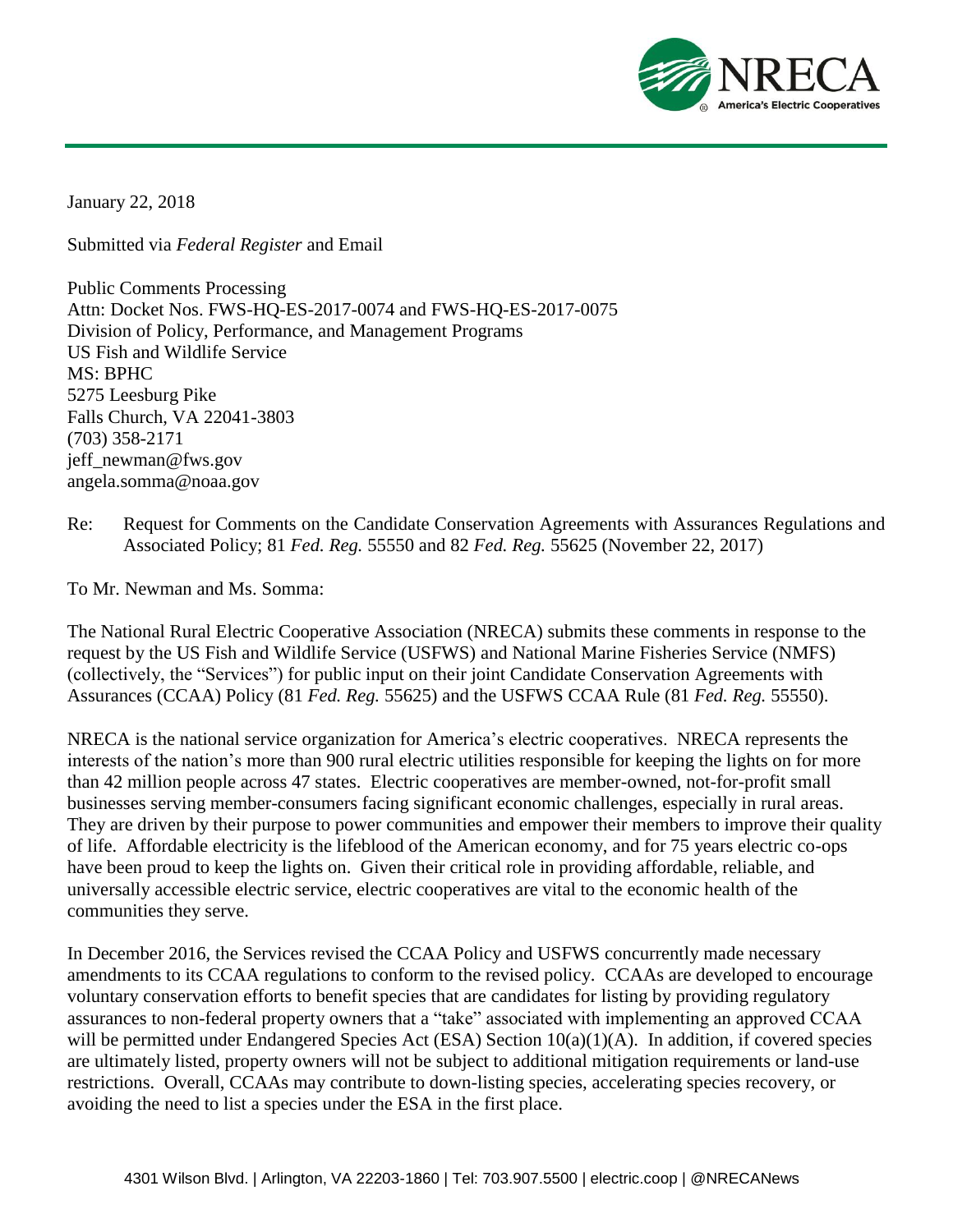Letter to Mr. Jeff Newman and Ms. Angela Somma Attn: Docket Nos. FWS-HQ-ES-2017-0074 and FWS-HQ-ES-2017-0075 January 22, 2018

NRECA and its members believe that CCAAs are important voluntary conservation tools that are mutually beneficial to species and property owners. NRECA appreciates the Services' efforts to review and potentially revise the CCAA Policy and Rule. To encourage CCAA participation, the Services should make revisions that improve the CCAA development and approval process while continuing to ensure benefits to covered species. Below we provide the following recommendations on how to revise the CCAA Policy and Rule. In addition, NRECA endorses comments submitted by the National Endangered Species Act Reform Coalition (NESARC) and the Energy and Wildlife Action Coalition (EWAC). NRECA encourages the Services to review these comments and ensure that any revisions to the CCAA program reflect our collective concerns and recommendations.

## **1) Remove "Net Conservation Benefit" Standard.**

Recent revisions to the CCAA Rule and Policy include the adoption of "net conservation benefit" as an issuance standard. This is defined as the cumulative benefits of the CCAA's specific conservation measures designed to improve the status of a covered species by removing or minimizing threats so that populations are stabilized, the number of individuals is increased, or habitat is improved. NRECA and its members are concerned that this imposes a burdensome standard that discourages voluntary conservation efforts. Since CCAAs apply to unlisted species, it is not appropriate to include a standard designed to promote the recovery of species listed under the ESA.

The Services justified the "net conservation benefit" requirement as a condition of CCAA approval and permit issuance on the basis that Safe Harbor Agreements (SHAs) already include this standard. However, the Services failed to recognize and distinguish that CCAAs and SHAs have different conservation objectives and apply to different ESA listing statuses. Thus, the Services should not require the same standards for pre-listing as post-listing activities. NRECA recommends that the Services instead use a CCAA measurement standard that focuses on avoiding the need to list covered species, one that provides measures that will beneficially contribute to species and habitat conservation. This revision would better incentivize the program and align the Policy and Rule with the original intent of CCAAs.

## **2) Encourage CCAAs for Energy-Development Activities, Including Those on Federal Lands.**

The Services should not predetermine what type of property management actions may qualify for inclusion in a CCAA. For instance, the Services often seem reluctant to approve CCAAs that provide assurances to major infrastructure development, including energy-related activities. This is unfortunate as these types of activities may yield the largest benefits to both species and the local economy. For example, some NRECA members are enrolled in CCAAs for the lesser prairie-chicken and dunes sagebrush lizard, each of which have proven successful at providing benefits to the species. Thus, the Services should simply consider whether a proposed CCAA provides a benefit to the covered species or its habitat. This would help promote a more robust and efficient conservation program, providing a permitting tool to a broader spectrum of activities with the potential to affect unlisted or candidate species.

The CCAA Policy further restricts enrollment by non-federal property owners, including those persons with a fee simple, leasehold, or other property interest, if proposed management activities occur on federal lands. This stance diminishes potential conservation benefits for species and limits opportunities for voluntary conservation efforts by non-federal entities that operate wholly or partially on federal lands. Many NRECA